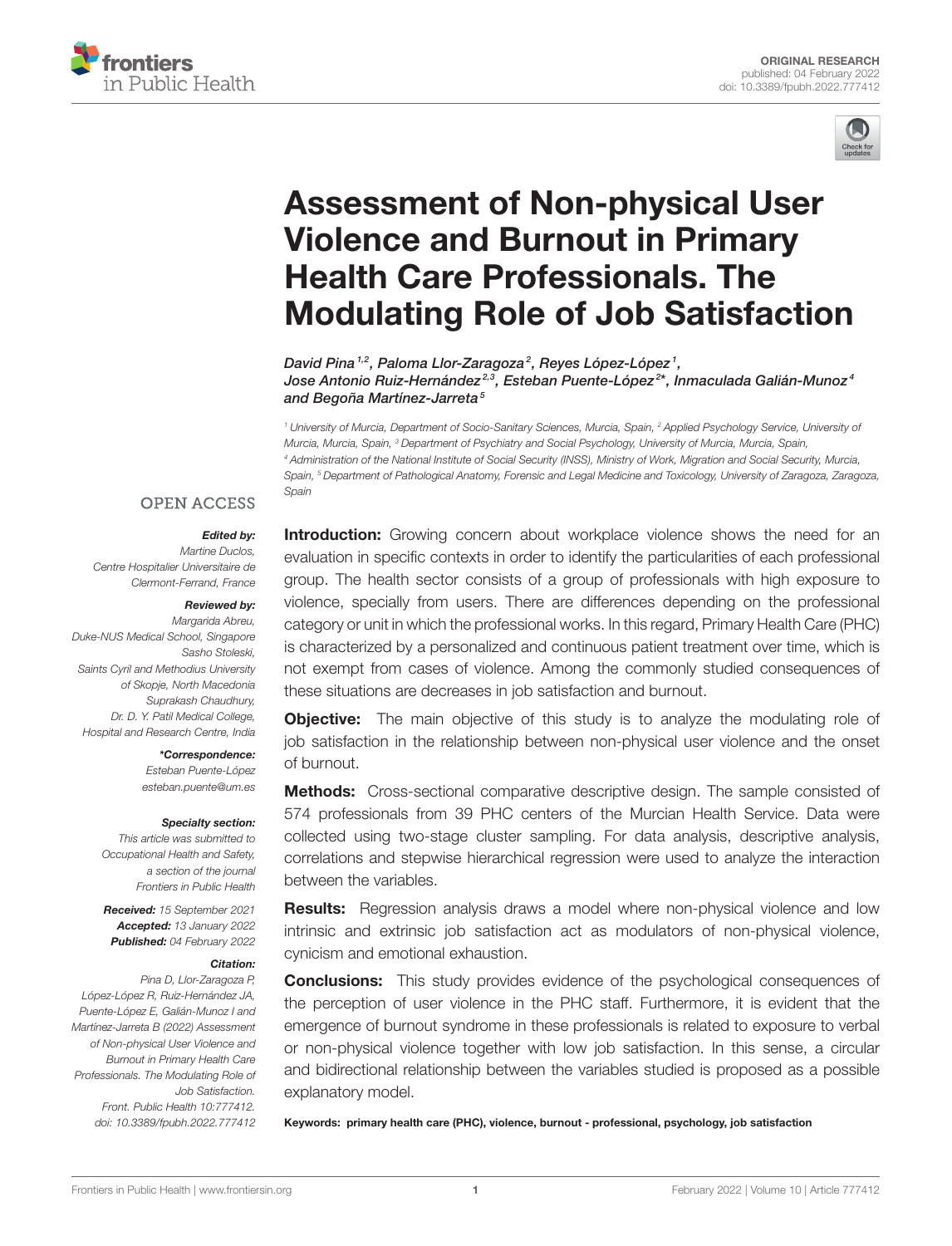# INTRODUCTION

Violence is present in virtually all areas of human activity, having multiple social, legal and public health implications [\(1,](#page-6-0) [2\)](#page-6-1).

One context where violence has been extensively studied is in the workplace, where it has been defined as: "incidents in which a worker suffers mistreatment, threats or attacks in circumstances related to their work and which, implicitly or explicitly, endanger their safety, well-being, or health" [\(3\)](#page-6-2). If we look at the way in which it manifests, we could classify workplace violence as non-physical violence (verbal abuse, threats, ironic language, derogatory glances, provocative or aggressive body language) and physical violence (physical intimidation and damage to persons, property or furniture) [\(2,](#page-6-1) [4\)](#page-6-3).

Unlike most professions, in which workplace violence is more frequent among co-workers, in the health sector, it has been observed that violence received from users is even greater than the violence received from co-workers, although both are present [\(5,](#page-6-4) [6\)](#page-6-5). Within this work group, even though there is no consensus in the literature, there are differences between medical and nursing professionals [\(6–](#page-6-5)[8\)](#page-6-6). Differences between health care and support staff have also been observed, the latter being more exposed [\(8\)](#page-6-6).

Among the manifestations of violence, physical violence is much less common. Only 11% of health care workers report having suffered at least one episode of physical aggression, whereas non-physical aggressions affect approximately 6 out of 10 professionals [\(9,](#page-6-7) [10\)](#page-6-8). Due to its high prevalence, the present study will focus on non-physical violent behavior.

The service to which the professional belongs also seems to be a relevant variable. A higher number of violent incidents with users have been observed in the Emergency and Psychiatry Units [\(11,](#page-6-9) [12\)](#page-6-10) where physical aggressions are between 48 and 26.9% and non-physical between 87.2 and 58.6% [\(11\)](#page-6-9). Despite not being one of the sectors with the highest incidence, our study focuses on Primary Health Care (PHC) professionals, which, although it is a service characterized by close and continuous treatment of the patient, it has been observed that they may also be exposed to a high frequency of violent behavior, predominantly non-physical violence [\(8,](#page-6-6) [13,](#page-6-11) [14\)](#page-6-12).

What has been described so far evidences that health care professionals are highly exposed to violence in the workplace. This exposure may have a negative impact on their health, job satisfaction or emotional exhaustion and stress at work. Recently, it has been observed that at least five out of ten professionals show a high degree of emotional exhaustion, six out of ten show a high degree of depersonalization and six out of ten show a low degree of self-fulfillment [\(15\)](#page-6-13). Other studies found that 26.7% of participants had high emotional exhaustion, 38.1% had high cynicism and 35.6% had low self-fulfillment [\(16\)](#page-6-14). Specifically, in Spain, where the present study was carried out, 23% emotional exhaustion, 11.4% cynicism and 12.8% reduced self-fulfillment were observed in health professionals [\(17\)](#page-6-15).

These symptoms, congruent with a state of burnout, have also been associated with socio-demographic factors of the professionals [\(15,](#page-6-13) [18\)](#page-6-16). In this regard, being young [\(19\)](#page-6-17) or having more professional experience seem to be influential factors. From the perspective of psychological well-being, having symptoms of depression, managing aggression through anger, having a lower perceived self-efficacy, having the feeling of not progressing professionally or a bad working environment were significantly associated with emotional exhaustion and cynicism [\(15\)](#page-6-13).

Another particularly relevant aspect is job satisfaction, both from a perspective of intrinsic factors (responsibility, achievements, recognition, etc.) and extrinsic factors (salary, physical environment, safety, etc.). In this sense, the systematic review conducted by Lu et al. [\(20\)](#page-6-18) points out as satisfaction sources working conditions, interactions (relationships with patients, co-workers and managers), the work itself (workload, scheduling, challenging work, routinization, task requirements), remuneration (pay, salary), self-development and promotion (professional training, promotion opportunities, job promotion, personal achievements), praise and recognition, control and responsibility, autonomy, decision-making, job security, leadership styles and organizational policies. The prevalence of job dissatisfaction among health professionals varies depending on the place of origin of the study. For example, the study by Aiken et al. [\(21\)](#page-6-19) found the highest nurses' job dissatisfaction in the United States (41%), although later studies found a higher percentage in Greece (56%) [\(22\)](#page-6-20), Ethiopia (46.8%) [\(23\)](#page-6-21) and Ireland (42%) [\(22\)](#page-6-20). In Spain, the study by Aiken et al. [\(22\)](#page-6-20) reports a 38% dissatisfaction rate among Spanish nursing professionals. These numbers are of importance because several studies have identified this variable as a key factor when dealing with situations with a violent user, as well as for improving performance and patient care, reducing sick leave, increasing motivation, autonomy, leadership, or job promotion, among others [\(20,](#page-6-18) [24,](#page-6-22) [25\)](#page-6-23). With specific regard to violence, a significant relationship has been found between exposure to workplace violence and lower job satisfaction [\(26–](#page-6-24)[29\)](#page-7-0). In turn, disadvantageous coping with aggression is associated with greater job dissatisfaction [\(29\)](#page-7-0). Thus, emotional regulation in such situations seems to play an important role in job satisfaction [\(30\)](#page-7-1).

This context where exposure to violence may be combined with the presence of burnout, low job satisfaction could lead to poorer patient care as well as worse quality indicators or the perception of job insecurity [\(25,](#page-6-23) [31–](#page-7-2)[33\)](#page-7-3). Based on this, the present study aims to explore the modulating role of job satisfaction in the relationship between non-physical violence by users and burnout.

# METHODS

This study uses an associative cross-sectional design. The starting hypothesis are that high job satisfaction scores will be inversely related to the occurrence of job burnout and nonphysical user violence. To this end, we will specifically (1) analyze the perception of non-physical violence and burnout by health professionals and (2) assess the modulating role of job satisfaction.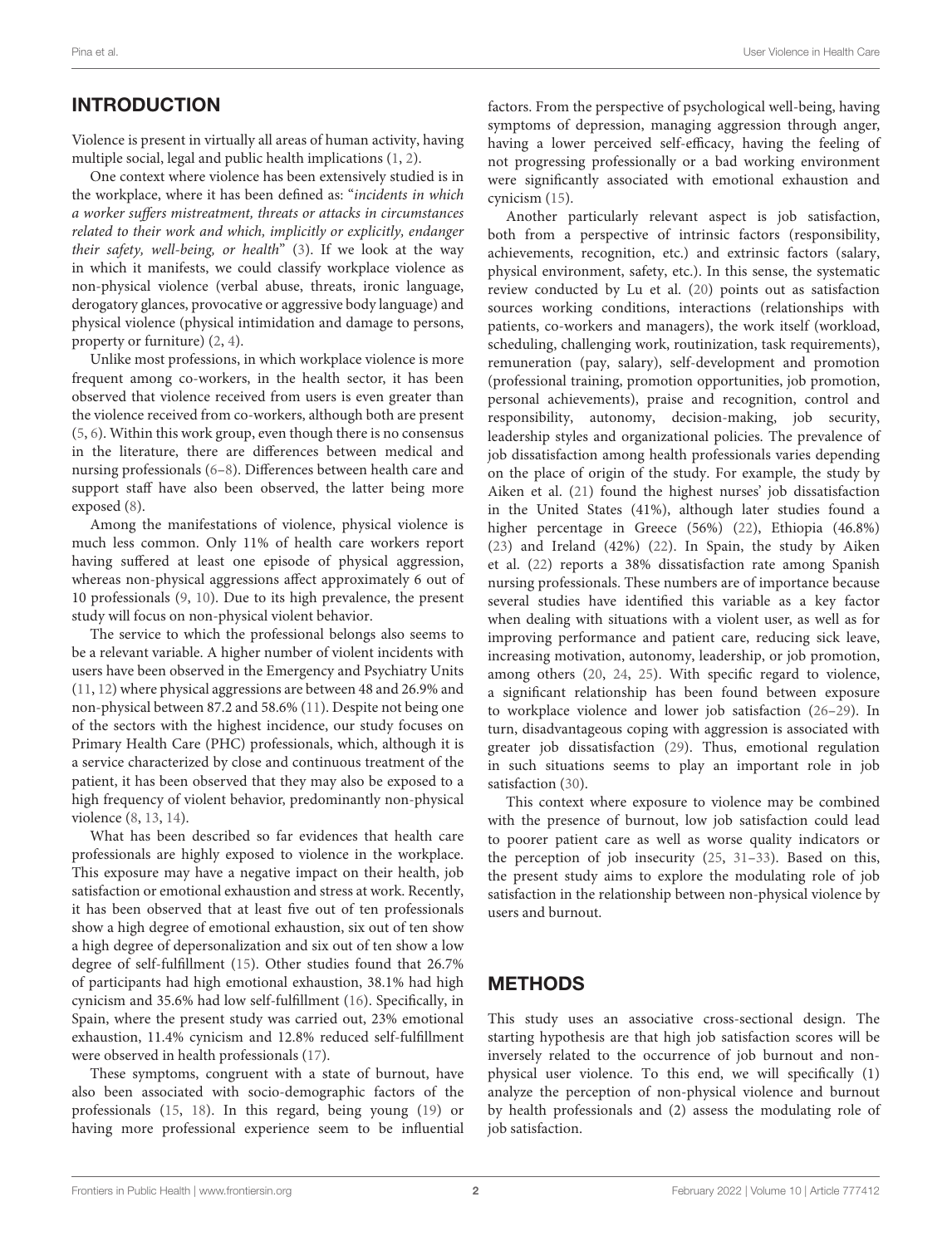# **Participants**

The sample consists of 574 PHC professionals belonging to 39 PHC centers of the Murcian Health Service (southeast of Spain). The majority were women (68.1%), married or living with a partner (72.6%), and with a mean age of 49.6 years (SD = 8.4) (see **[Table 1](#page-2-0)**). Regarding professional category, the sample consisted of medical staff (38.9%), nurses (34%) and non-sanitary staff (25.8%). Finally, 82.6% of the sample had a fixed-indefinite contract and 51.1% of the participants have 10 and less years of job tenure.

## **Instruments**

A set of questionnaires was administered summing a total of 58 items, including the sociodemographic and socio-occupational variables described above (age, sex, marital status, type of contract, professional group, tenure in the current position, and tenure in the profession), together with the following variables:

Healthcare-Workers' Aggressive Behavior Scale-Users-Primary Healthcare (HABS-U-PHC) [\(34\)](#page-7-4). This instrument assesses the perception of low and medium intensity user violence by professionals in the area of PHC. It consists of 14 items with 5 response options, ranging from 1 (never) to 6 (daily). The items are distributed in two factors: non-physical violence ( $\alpha = 0.92$ , 40.61% of explained variance), and physical violence ( $\alpha = 0.68$ , 10.59% of explained variance). In the present study, the internal consistency was  $\alpha = 0.87$  for non-physical violence and  $\alpha = 0.68$ for physical violence.

Overall Job Satisfaction (OJS) [\(35\)](#page-7-5), adapted to Spanish by Pérez and Hidalgo [\(36\)](#page-7-6). This scale assesses job satisfaction using 15 items with a response format ranging from 0 (very dissatisfied) to 6 (very satisfied), grouped into two subscales: Intrinsic satisfaction, which addresses aspects such as acknowledgment of work, responsibility, or promotion ( $\alpha = 0.85$ ); Extrinsic satisfaction, which explores the organization of the work, the schedule, remuneration, or physical conditions ( $\alpha = 0.72$ ). In this study, the internal consistency obtained was  $\alpha = 0.84$  for Internal satisfaction and  $\alpha = 0.69$  for External satisfaction.

Maslach Burnout Inventory-GS (MSI-GS) [\(37\)](#page-7-7), in the Spanish version of Salanova et al. [\(38\)](#page-7-8). This scale evaluates burnout through three dimensions: Emotional exhaustion, referring to the loss of emotional resources derived from work ( $\alpha = 0.90$ ); Cynicism, reflecting indifference and distant attitudes toward work ( $\alpha = 0.81$ ); and Professional realization, perceived when the work is carried out ( $\alpha = 0.73$ ). It consists of 16 items with 6 response options ranging from 0 (never) to 6 (daily). In this study, an internal consistency of  $\alpha = 0.74$ , was obtained for the subscale of Emotional Exhaustion,  $\alpha = 0.76$  for Cynicism, and  $\alpha$ = 0.73 for Professional Realization.

# Procedure

At the time of sample collection, approximately 2,575 professionals were working in 74 PHC centers throughout the Region of Murcia. In order to achieve a 95% confidence level and an assumed error of 3%, a sample size of 510 professionals was estimated to be necessary. A two-stage cluster sampling was used. In the first stage, the population was stratified by PHC centers (clusters), and 39 centers were selected by simple random <span id="page-2-0"></span>TABLE 1 | Sociodemographic and occupational characteristics of the sample.

| Variable                      | n   | $\frac{0}{0}$ |
|-------------------------------|-----|---------------|
| Age (years)                   |     |               |
| Younger than 35               | 32  | 5.6           |
| $36 - 45$                     | 143 | 24.9          |
| $46 - 55$                     | 216 | 37.6          |
| 56-65                         | 162 | 28.2          |
| Missing data                  | 21  | 3.7           |
| Sex                           |     |               |
| Men                           | 178 | 31            |
| Women                         | 391 | 68.1          |
| Missing data                  | 5   | 0.9           |
| Marital status                |     |               |
| Single                        | 90  | 15.7          |
| Common law partner or married | 417 | 72.6          |
| Divorced, separated, or       | 58  | 10.1          |
| widowed                       | 9   | 1.6           |
| Missing data                  |     |               |
| Type of contract              |     |               |
| Permanent                     | 474 | 82.6          |
| Temporary-Substitution        | 81  | 14.1          |
| Missing data                  | 19  | 3.3           |
| Professional group            |     |               |
| Medical staff                 | 223 | 38.9          |
| Nursing staff                 | 195 | 34            |
| Support personnel             | 148 | 25.8          |
| Missing data                  | 8   | 1.3           |
| Job tenure (years)            |     |               |
| $0 - 2$                       | 80  | 14            |
| $3 - 5$                       | 102 | 17.8          |
| $6 - 10$                      | 111 | 19.3          |
| $11 - 15$                     | 50  | 8.7           |
| $+15$                         | 92  | 16            |
| Missing data                  | 139 | 24.2          |
| Professional tenure (years)   |     |               |
| $0 - 10$                      | 41  | 7.1           |
| $11 - 20$                     | 108 | 18.8          |
| $21 - 30$                     | 166 | 28.9          |
| $+30$                         | 104 | 18.2          |
| Missing data                  | 155 | 27            |

sampling. Subsequently, for the selection of professionals, a fixed proportion was used, numbering the alphabetical list of all professionals in each center with multiples of three, and finally inviting those selected to participate in the study. In order to reach the estimated number, 670 protocols were distributed, assuming a possible non-response rate of 30%. Meetings were held with the coordinators of the selected centers, in which they were informed of the study, and the research protocol was distributed in printed form. Scheduled visits to the center were made to clarify possible doubts and to compile the completed protocols. The final response rate for this study was 80.60%. Participation was voluntary, ensuring the strictest confidentiality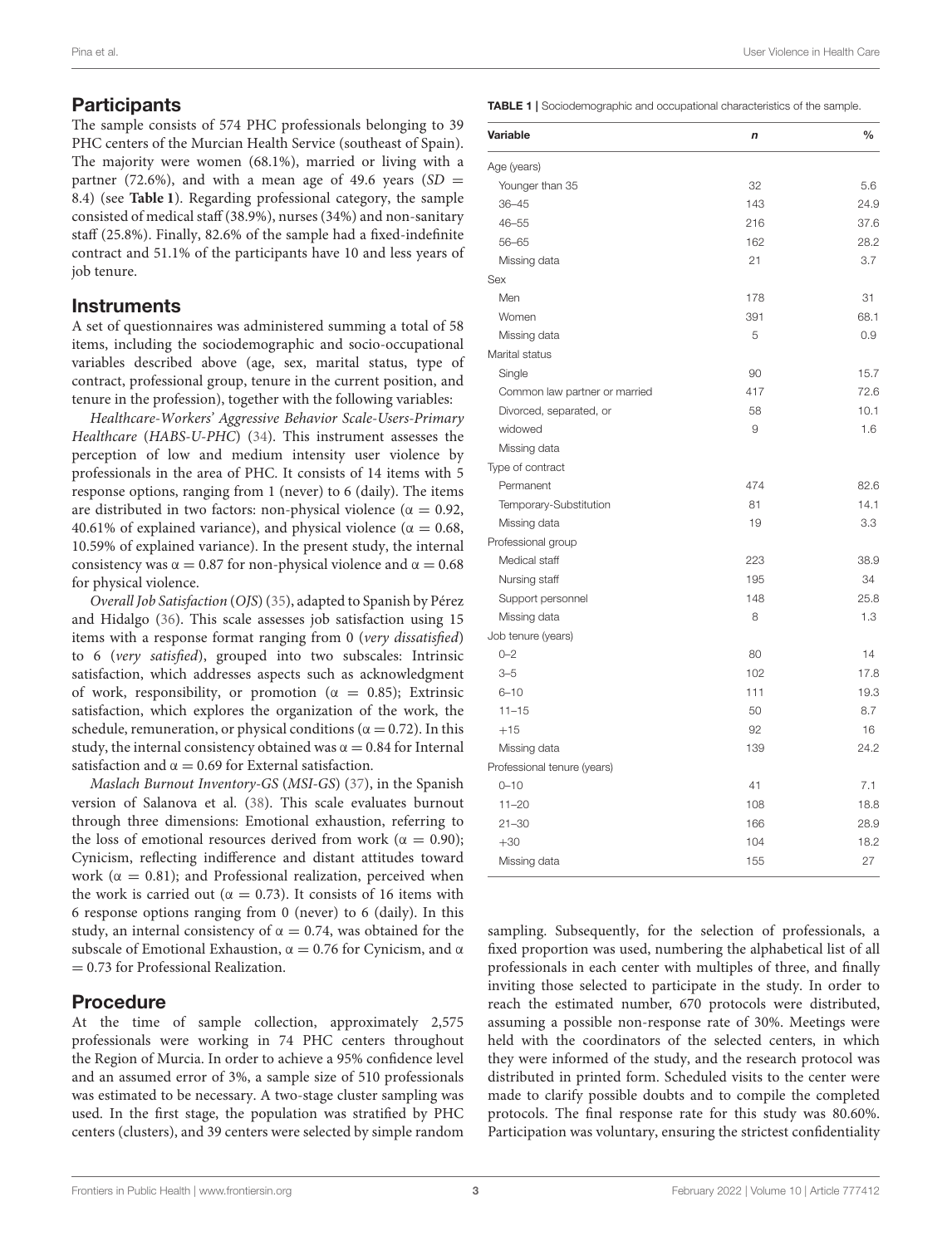<span id="page-3-0"></span>TABLE 2 | Descriptive statistics, reliabilities, and correlations between variables.

| <b>Variables</b>               | М    | SD   | <b>ITEM</b> |           | $\mathbf{2}$ | 3         | 4         | 5         | 6          | 7    |
|--------------------------------|------|------|-------------|-----------|--------------|-----------|-----------|-----------|------------|------|
| 1. Physical<br>violence        | 1.13 | 0.44 | 3           | 0.68      |              |           |           |           |            |      |
| 2. Non-physical<br>violence    | 2.29 | 1.15 | 11          | $0.25***$ | 0.87         |           |           |           |            |      |
| 3. Intrinsic<br>satisfaction   | 3.49 | 1.16 | 7           | $-0.13**$ | $-0.35**$    | 0.84      |           |           |            |      |
| 4. Extrinsic<br>satisfaction   | 3.59 | 0.91 | 8           | $-0.08$   | $-0.28**$    | $0.77**$  | 0.69      |           |            |      |
| 5. Emotional<br>exhaustion     | 2.91 | 1.22 | 9           | $0.13**$  | $0.33**$     | $-0.42**$ | $-0.39**$ | 0.74      |            |      |
| 6. Cynicism                    | 2.48 | 1.08 | 5           | $0.11*$   | $0.21**$     | $-0.48**$ | $-0.41**$ | $0.59**$  | 0.76       |      |
| 7. Professional<br>realization | 5.44 | 0.82 | 8           | $-0.07$   | $-0.09*$     | $0.29**$  | $0.21***$ | $-0.26**$ | $-0.41***$ | 0.73 |

The reliability of the variables of the study are on the diagonal.

 $p'$  < 0.05.

 $\mu^*$ p < 0.01.

 $p < 0.001$ .

and anonymity of the data collected. All participants were provided with an information sheet and informed consent. The protocol included an informative document together with the approval of the Ethics Committee of the Murcian Health Service.

#### Data Analysis

The descriptive statistics of interest, correlations and internal consistency (Cronbach's alpha) of the variables were calculated. To explore the relationships and determine the interaction effect between manifestations of violence and the rest of the study variables, a stepwise hierarchical regression analysis was applied, introducing the independent variables in two successive steps. The first step included one of the dimensions of user violence (non-physical violence) and one of the dimensions of job satisfaction (extrinsic-intrinsic satisfaction). In the second step, the interaction of the independent variables used was introduced. The statistical package SPSS (R) version 22 was used for these operations.

For the graphical representation of the results related to the regression analysis, the quartiles were taken as a reference, so that a high value in the variable corresponds to the scores found in Q4, and a low value corresponds to Q1, discarding the Q2 and Q3 values.

# RESULTS

**[Table 2](#page-3-0)** shows the descriptive analyses and internal consistencies of the target variables. The dimensions of satisfaction were negatively correlated with violence, emotional exhaustion and cynicism, but positively correlated with professional fulfillment. In addition, non-physical violence was significantly and positively correlated with emotional exhaustion and cynicism.

A regression analysis was performed for each of the possible combinations between the dimensions of non-physical violence and satisfaction with emotional exhaustion and for cynicism.

<span id="page-3-1"></span>TABLE 3 | Regression equation predicting cynicism from non-physical violence and extrinsic and intrinsic job satisfaction.

|                                                   | β           | $R^2$ | $\Delta R^2$ |
|---------------------------------------------------|-------------|-------|--------------|
| <b>Extrinsic satisfaction</b><br>model            |             |       |              |
| Non-physical violence                             | $0.113*$    | 0.169 |              |
| Extrinsic satisfaction                            | $-0.366***$ |       |              |
| Non-physical violence<br>X Extrinsic satisfaction | $-0.444**$  | 0.185 | 0.016        |
| Intrinsic satisfaction<br>model                   |             |       |              |
| Non-physical violence                             | 0.070       | 0.228 |              |
| Intrinsic satisfaction                            | $-0.449***$ |       |              |
| Non-physical violence<br>X Intrinsic satisfaction | $-0.264*$   | 0.236 | 0.008        |

 $p < 0.05$ 

 $\ddot{p}$  < 0.01.

 $p < 0.001$ .

Physical violence was omitted from the analysis, as it was not the aim of study of this paper. As can be seen, **[Table 3](#page-3-1)** analyzes the dimension of cynicism through a regression analysis in which the first block of variables corresponds to non-physical violence and extrinsic satisfaction, and the second block corresponds to non-physical violence and intrinsic satisfaction. These variables are significantly related to cynicism, although in the case of nonphysical violence, the relationship was positive and, for extrinsic and intrinsic satisfaction, it was negative. The interaction of nonphysical violence and extrinsic satisfaction was significant and negative (β =  $-0.444$ , *p* < 0.01), explaining 17% of the variance in cynicism. Likewise, the interaction of non-physical violence and intrinsic satisfaction was negative, explaining 18.51% of the variance in cynicism ( $\beta = -0.264$ ,  $p < 0.05$ ).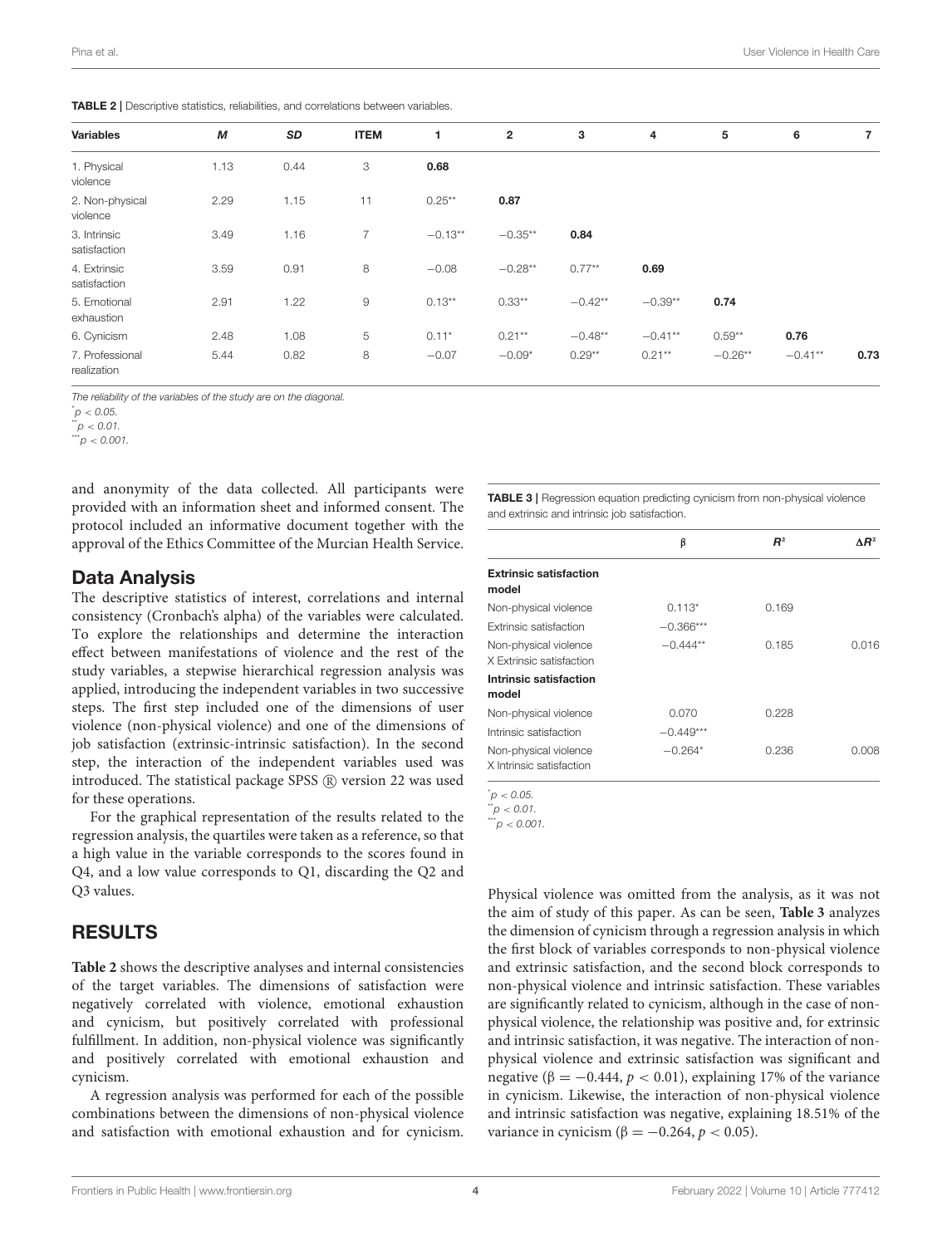<span id="page-4-0"></span>

| <b>TABLE 4</b>   Regression equation predicting emotional exhaustion from |  |
|---------------------------------------------------------------------------|--|
| non-physical violence and extrinsic and intrinsic satisfaction.           |  |

|                                                   | β           | $R^2$ | $\Delta$ R <sup>2</sup> |
|---------------------------------------------------|-------------|-------|-------------------------|
| <b>Extrinsic satisfaction</b><br>model            |             |       |                         |
| Non-physical violence                             | $0.272***$  | 0.230 |                         |
| Extrinsic satisfaction                            | $-0.328***$ |       |                         |
| Non-physical violence<br>X Extrinsic Satisfaction | $-0.483***$ | 0.249 | 0.019                   |
| Intrinsic satisfaction<br>model                   |             |       |                         |
| Non-physical violence                             | $0.024***$  | 0.237 |                         |
| Intrinsic satisfaction                            | $-0.347***$ |       |                         |
| Non-physical violence<br>X Intrinsic satisfaction | $-0.250*$   | 0.244 | 0.007                   |

 $p' < 0.05$ .

 $p < 0.01$ .

 $p < 0.001$ .

Regarding the results of this same regression analysis of emotional exhaustion (**[Table 4](#page-4-0)**), we can see that the interaction of non-physical violence and extrinsic satisfaction explained 24.9% of the variance of emotional exhaustion ( $\beta = -0.483$ , p < 0.001) (**[Table 4](#page-4-0)**). In addition, the interaction between nonphysical violence and intrinsic satisfaction explained 24.4% of the variance of emotional exhaustion ( $β = -0.250, p < 0.05$ ).

No interaction between extrinsic and intrinsic satisfaction and non-physical violence was observed for Professional Fulfillment.

To elaborate on this, the interpretation of these results is represented graphically in **[Figures 1](#page-4-1)**, **[2](#page-4-2)**, which show that, with low levels of satisfaction, the mean scores on emotional exhaustion and cynicism are higher for the same level of violence. **[Figure 1](#page-4-1)** shows that, when comparing high and low levels of exposure to non-physical violence, the difference in the mean emotional exhaustion score is higher when satisfaction is low (2.51.vs. 3.12). This is more noteworthy in cynicism, where, with high levels of intrinsic and extrinsic satisfaction, the mean cynicism score is very similar, even if the scores on non-physical violence increase (**[Figure 2](#page-4-2)**).

## **DISCUSSION**

This study provides evidence of the psychological consequences of exposure to user violence in PHC personnel. Following the objectives of this study, the results indicate that the non-physical violence perceived by professionals, especially when scores in job satisfaction are low, is relevant for the onset of the burnout syndrome in PHC staff. These results also confirm the main hypothesis of our study. The relationship between non-physical violence and burnout found is consistent with previous studies, in which non-physical violence, mainly verbal aggression, was positively associated with emotional exhaustion, cynicism and reduced professional efficacy [\(19,](#page-6-17) [27,](#page-7-9) [39\)](#page-7-10). This association has also been observed in Primary Care [\(34\)](#page-7-4). Hence, it is important



<span id="page-4-1"></span>

<span id="page-4-2"></span>to take these results into account, since several studies indicate a high prevalence of non-physical violence among Primary Care practitioners [\(14,](#page-6-12) [34\)](#page-7-4).

Previous studies have explored possible variables related to conflicts and violence in Primary Care centers. In this regard, women and PHC personnel with fewer years of professional experience report greater exposure to non-physical violence [\(8\)](#page-6-6). Furthermore, a recent qualitative study has explored the causes of conflicts in Primary Care centers [\(40\)](#page-7-11). The aspects that seem to cause most con?icts between users and professionals from an organizational point of view are the uncertainty in waiting times, the need to adapt the telematic or telephone appointment to the different types of users, and the management of emergencies. On the other hand, regarding the professionals, users pointed out that the medical staff is perceived as distant and sometimes does not provide enough information on the health status of users [\(40\)](#page-7-11). Among the alternatives proposed to reduce the conflict are the incorporation of specific support sta? for appointment management, the unloading of the administration service, the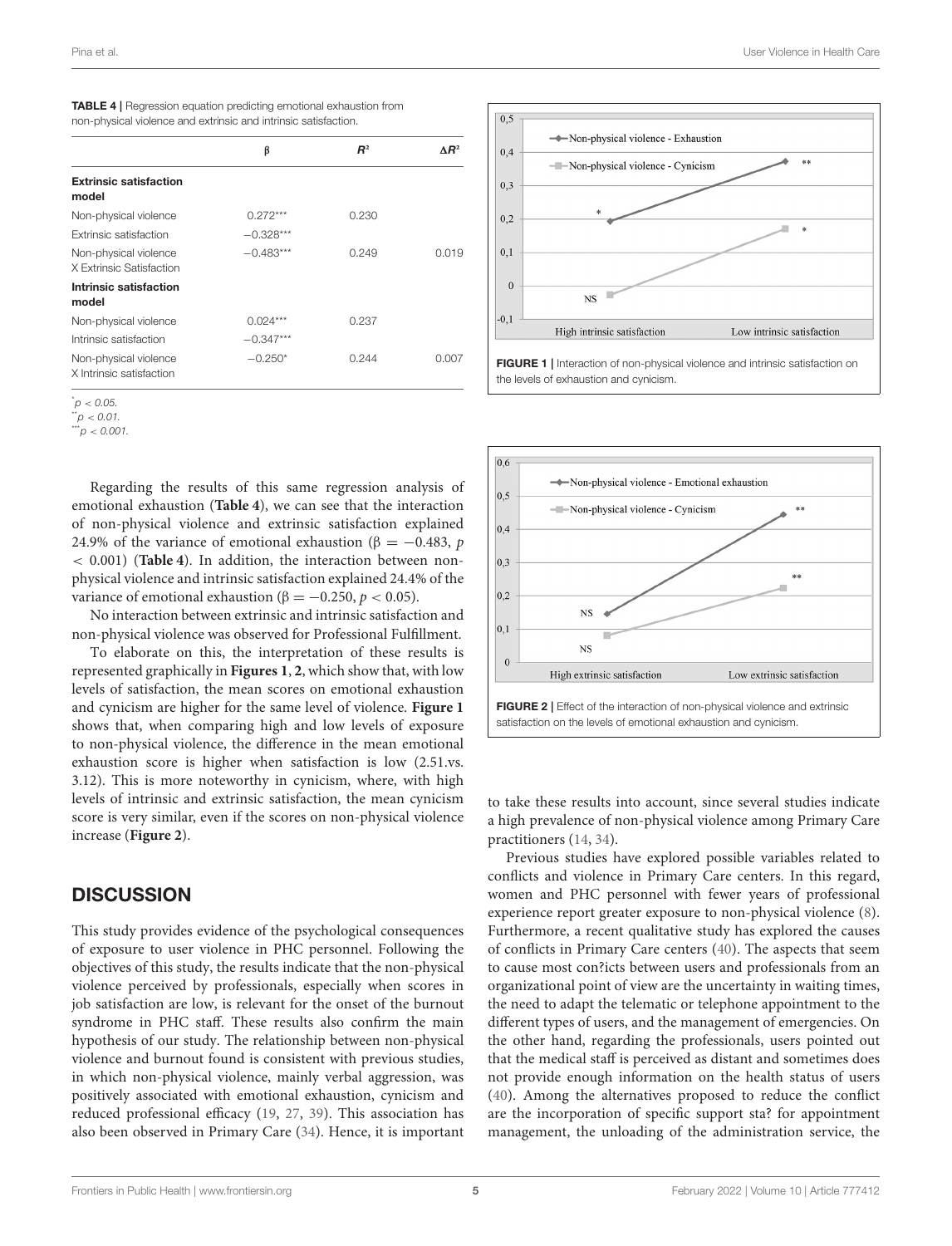training of professionals in patient care and the incorporation of personnel specialized in psychosocial problems and the creation of support groups [\(40\)](#page-7-11).

Although some authors propose burnout as a consequence of exposure to violence, others consider that workers' emotional exhaustion leads to an inappropriate management of aggressive episodes and facilitates new episodes of violence [\(41–](#page-7-12)[43\)](#page-7-13), in our opinion, the inclusion of job satisfaction in this relationship allows us to better understand this relationship and the possible differences found both between services and between professionals.

Regarding the relationship between violence and burnout, Hensel et al. [\(44\)](#page-7-14) found that burnout is related to a high prevalence of workplace violence. In addition, fear of future violence has also been found to be positive and significantly related to cynicism and emotional exhaustion [\(16,](#page-6-14) [44,](#page-7-14) [45\)](#page-7-15), being present in more than two out of three professionals [\(16\)](#page-6-14). In this regard, job control has been found to be a moderating variable in the relationship between fear of future violence and emotional exhaustion, in such a way that the relationship was stronger for those with low job control [\(45\)](#page-7-15). Nonetheless, this moderation between fear of future violence and cynicism was not found [\(45\)](#page-7-15). Furthermore, the support of the administration functions has been found to be a modulating factor of aggression [\(11\)](#page-6-9). These job-related variables (work control, workload, work demands and work climate) are, in our opinion, closely related to job satisfaction, and our results may be partially in agreement with those reported by other authors.

In this line, in our study, the two dimensions of job satisfaction are significantly and negatively correlated with burnout, coinciding with previous findings in which job satisfaction has been found to be strongly associated with the three components of burnout [\(46\)](#page-7-16). We have also found a significant correlation between satisfaction and exposure to violence, in line with other studies [\(26\)](#page-6-24). It is important to take this last relationship into consideration, as several studies indicate that the presence of burnout is frequent in health care professionals [\(15,](#page-6-13) [18,](#page-6-16) [47\)](#page-7-17).

In our study, in order to further examine the nature of this relationship, we conducted a regression analysis, concluding that both extrinsic and intrinsic satisfaction modulate the relationship between non-physical violence, emotional exhaustion and cynicism. Nevertheless, these results cannot fully explain the onset of burnout syndrome. Specifically, participants with similar exposure to non-physical violence, but with low levels of job satisfaction, had higher levels of exhaustion and cynicism. On the other hand, it is observed that, with high levels of extrinsic and intrinsic satisfaction, professional exposed to high levels of violence show lower scores in emotional exhaustion and cynicism. Thus, we could consider job satisfaction as a possible protective factor for psychological health in workers exposed to non-physical violence. In this regard, it has been found that emotional regulation, positively correlated to job satisfaction [\(30\)](#page-7-1), strengthened the role of gratitude as a buffer against the effect of cognitive change on emotional exhaustion and the effects on the modulation of the emotional exhaustion response and depersonalization [\(48\)](#page-7-18). Similarly, positive work motivation was a moderator of exposure to aggression and emotional exhaustion [\(44\)](#page-7-14).

In this way, and following the ideas proposed by Galián-Muñoz et al. [\(25\)](#page-6-23), emotional exhaustion and cynicism seem to be not only a consequence but also a possible cause of a greater perception of exposure to violence. A possible explanatory model, following the general model of violence of Di Martino [\(49\)](#page-7-19), there may be a circular and bidirectional relationship between exposure of violence, job satisfaction and burnout. In this sense, exposure to violence would reduce job satisfaction and would increase burnout risk. Moreover, this phenomenon has also been explained through the fear avoidance model [\(50\)](#page-7-20), proposing that professionals who experience high levels of fear of future violence in the workplace are more likely to worry about it, leading to and resulting in a lack of trust between professionals and patients [\(16\)](#page-6-14). Likewise, they may be more reluctant to engage and cope with the complex and difficult work they often encounter, thus associating this fear with the distancing from patients in both psychology and behavioral aspects [\(45\)](#page-7-15), increasing the degree of cynicism [\(16\)](#page-6-14).

# LIMITATIONS

The design of this study has some limitations that need to be taken into account, such as the establishment of causal relationships between the study variables and the use of selfinformed questionnaires based on recall, which, in addition to the subjective nature of perceived violence, could bias the results. On the other hand, the sample, while representative of the majority of PHC centers in the Region of Murcia, is limited, so it would be interesting to include other communities or countries, as well as other professional groups in the future. Finally, there is a high percentage of missing socio-demographic data. Although this, theoretically, does not influence the analysis carried out, it should be taken into consideration.

# RESEARCH AND CLINICAL IMPLICATIONS

The variables taken into account in this study have been addressed in different health services and professional groups of that sector [\(4,](#page-6-3) [12,](#page-6-10) [24,](#page-6-22) [33\)](#page-7-3), finding similar relationships. This indicates that this relationship is transversal to the health system and, therefore, could serve as a basis for future intervention plans, especially in PHC. Such plans could address the problem of user violence, taking into account the psychological aspects of the professionals studied herein, along with other directly related aspects, such as communication skills, which could help professionals to feel more secure and competent, thus favoring interpersonal relationships with patients [\(51\)](#page-7-21).

These results allow us to hypothesize that, the more satisfied and healthier the health care professional feels, the lower the probability of receiving violence and, at the same time, the professional will offer a better user experience. Hence, work focused on reducing the risk of user violence, as well as interventions focused on the prevention of work situations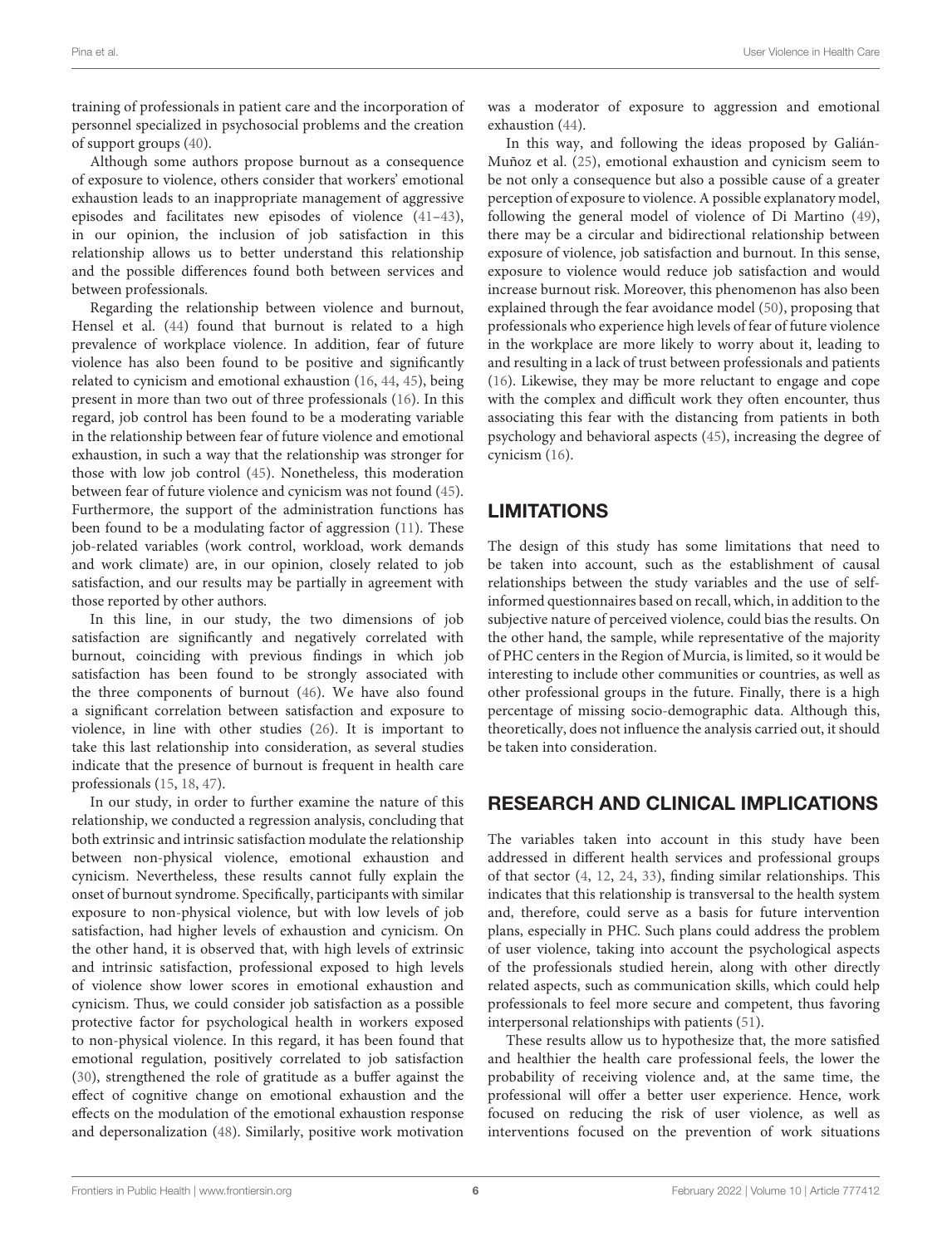that favor burnout symptoms, would improve the professionals' satisfaction and, therefore, the care received by the users.

# DATA AVAILABILITY STATEMENT

The raw data supporting the conclusions of this article will be made available by the authors, without undue reservation.

## ETHICS STATEMENT

The studies involving human participants were reviewed and approved by Servicio Murciano de Salud. The

#### **REFERENCES**

- <span id="page-6-0"></span>1. International Labour Organization - ILO. Estrés en el trabajo: un reto colectivo [Stress at Work: A Collective Challenge]. Switzerland: International Labour Organization (2016).
- <span id="page-6-1"></span>2. Ruiz-Hernández JA, Sánchez-Muñoz M, Jiménez-Barbero JA, Pina D, Galían-Muñoz I, Llor-Esteban B, et al. User violence in mental health services: adaptation of an instrument. Healthcare-workers' aggressive behavior scale-users-mental health version (HABS-U-MH). PLoS ONE. (2019) 14:e0212742. doi: [10.1371/journal.pone.0212742](https://doi.org/10.1371/journal.pone.0212742)
- <span id="page-6-2"></span>3. International Labour Organization/International Council of Nurses/World Health Organization/Public Services International (ILO/ICN/WHO/PSI). Framework guidelines for addressing workplace violence in the health sector. International Labour Organization. (2002). Available online at: [http://](http://www.ilo.org/wcmsp5/groups/public/---ed_protect/---protrav/---safework/documents/instructionalmaterial/wcms_108542.pdf) [www.ilo.org/wcmsp5/groups/public/---ed\\_protect/---protrav/---safework/](http://www.ilo.org/wcmsp5/groups/public/---ed_protect/---protrav/---safework/documents/instructionalmaterial/wcms_108542.pdf) [documents/instructionalmaterial/wcms\\_108542.pdf](http://www.ilo.org/wcmsp5/groups/public/---ed_protect/---protrav/---safework/documents/instructionalmaterial/wcms_108542.pdf) (accessed August 20, 2021).
- <span id="page-6-3"></span>4. Liu J, Gan Y, Jiang H, Li L, Dwyer R, Lu K, et al. Prevalence of workplace violence against healthcare workers: a systematic review and meta-analysis. Occup Environ Med. (2019) 76:927–37. doi: [10.1136/oemed-2019-105849](https://doi.org/10.1136/oemed-2019-105849)
- <span id="page-6-4"></span>5. Hallett N, Wagstaff C, Barlow T. Nursing students' experiences of violence and aggression: a mixed-methods study. Nurse Educ Today. (2021) 105:105024. doi: [10.1016/j.nedt.2021.105024](https://doi.org/10.1016/j.nedt.2021.105024)
- <span id="page-6-5"></span>6. Waschgler K, Ruiz-Hernández JA, Llor-Esteban B, Jiménez-Barbero JA. Vertical and lateral workplace bullying in nursing: development of the hospital aggressive behaviour scale. J Interpers Violence. (2013) 28:2389– 412. doi: [10.1177/0886260513479027](https://doi.org/10.1177/0886260513479027)
- 7. Magnavita N, Heponiemi T. Violence towards health care workers in a public health care facility in Italy: a repeated cross-sectional study. BMC Health Serv Res. (2012) 12:108–16. doi: [10.1186/1472-6963-12-108](https://doi.org/10.1186/1472-6963-12-108)
- <span id="page-6-6"></span>8. López-García C, Ruiz-Hernández JA, Llor-Zaragoza L, Llor-Zaragoza P, Jiménez-Barbero JA. User violence and psychological well-being in primary health-care professionals. Eur J Psychol Appl Leg Context. (2018) 10:57– 63.doi: [10.5093/ejpalc2018a6](https://doi.org/10.5093/ejpalc2018a6)
- <span id="page-6-7"></span>9. Gascón S, Martínez-Jarreta B, González-Andrade JF, Santed MA, Casalod Y, Ángeles Rueda M. Aggression towards health care workers in Spain: a multi-facility study to evaluate the distribution of growing violence among professionals, health facilities and departments. Int J Occup Environ Health. (2009) 15:29–35. doi: [10.1179/oeh.2009.15.1.29](https://doi.org/10.1179/oeh.2009.15.1.29)
- <span id="page-6-8"></span>10. Gascón S, Leiter MP, Andrés E, Santed MA, Pereira JP, Cunha MJ, et al. The role of aggressions suffered by healthcare workers as predictors of burnout. J Clin Nurs. (2013) 22:3120–9. doi: [10.1111/j.1365-2702.2012.04255.x](https://doi.org/10.1111/j.1365-2702.2012.04255.x)
- <span id="page-6-9"></span>11. Gascón S, Casalod Y, Jarreta BM, Abecia E, Luna A, Cárceles MDP, et al. Aggressions against healthcare workers: an approach to the situation in Spain and the victims psychological effects. Leg Med. (2009) 11:S366– 7. doi: [10.1016/j.legalmed.2009.01.107](https://doi.org/10.1016/j.legalmed.2009.01.107)
- <span id="page-6-10"></span>12. Llor-Esteban B, Sánchez-Muñoz M, Ruiz-Hernández JA, Jiménez-Barbero JA. User violence towards nursing professionals in mental health services

patients/participants provided their written informed consent to participate in this study.

# AUTHOR CONTRIBUTIONS

DP, PL-Z, JR-H, EP-L, and IG-M: conceptualization, methodology, formal analysis, and investigation. DP and JR-H: validation. DP, PL-Z, RL-L, JR-H, EP-L, and IG-M: writing—original draft preparation. DP, PL-Z, RL-L, JR-H, EP-L, IG-M, and BM-J: writing—review and editing. DP and BM-J: funding acquisition. All authors have read and agreed to the published version of the manuscript.

and emergency units. Eur J Psychol Appl Leg Context. (2017) 9:33– 40. doi: [10.1016/j.ejpal.2016.06.002](https://doi.org/10.1016/j.ejpal.2016.06.002)

- <span id="page-6-11"></span>13. Da Silva ATC, Peres MFT, de Souza C, Schraiber LB, Susser E, Menezes PR. Violence at work and depressive symptoms in primary health care teams: a cross-sectional study in Brazil. Soc Psychiatry Psychiatr Epidemiol. (2015) 50:1347–55. doi: [10.1007/s00127-015-1039-9](https://doi.org/10.1007/s00127-015-1039-9)
- <span id="page-6-12"></span>14. Fisekovic-Kremic MB, Terzic-Supic ZJ, Santric-Milicevic MM, Trajkovic GZ. Encouraging employees to report verbal violence in primary health care in Serbia: a cross-sectional study. Slovenian Journal of Public Health. (2017) 56:11–7. doi: [10.1515/sjph-2017-0002](https://doi.org/10.1515/sjph-2017-0002)
- <span id="page-6-13"></span>15. Macía-Rodríguez C, Martín Iglesias D, Moreno Diaz J, Aranda Sánchez M, Ortiz Llauradó G, Montaño Martínez A, et al. Burnout syndrome in internal medicine specialists and factors associated with its onset. Revista Clínica Española (English Edition). (2020) 220:331–8. doi: [10.1016/j.rceng.2019.10.010](https://doi.org/10.1016/j.rceng.2019.10.010)
- <span id="page-6-14"></span>16. Fu C, Wang G, Shi X, Ren Y, Cao F. The association between fear of future workplace violence and burnout among nurses in China: a cross-sectional study. J Affect Disord. (2021) 293:29–35. doi: [10.1016/j.jad.2021.06.013](https://doi.org/10.1016/j.jad.2021.06.013)
- <span id="page-6-15"></span>17. Fornes-Vives J, García-Banda G, Frias-Navarro D, Pascual-Soler M. Longitudinal study predicting burnout in Spanish nurses: the role of neuroticism and emotional coping. Pers Individ Dif. (2019) 138:286– 91. doi: [10.1016/j.paid.2018.10.014](https://doi.org/10.1016/j.paid.2018.10.014)
- <span id="page-6-16"></span>18. Yates M, Samuel V. Burnout in oncologists and associated factors: a systematic literature review and meta-analysis. Eur J Cancer Care. (2019) 28:1–19. doi: [10.1111/ecc.13094](https://doi.org/10.1111/ecc.13094)
- <span id="page-6-17"></span>19. Kind N, Eckert A, Steinlin C, Fegert JM, Schmid M. Verbal and physical client aggression – a longitudinal analysis of professional caregivers' psychophysiological stress response and burnout. Psychoneuroendocrinology. (2018) 94:11–6. doi: [10.1016/j.psyneuen.2018.05.001](https://doi.org/10.1016/j.psyneuen.2018.05.001)
- <span id="page-6-18"></span>20. Lu H, Zhao Y, While A. Job satisfaction among hospital nurses: a literature review. Int J Nurs Stud. (2019) 94:21–31. doi: [10.1016/j.ijnurstu.2019.01.011](https://doi.org/10.1016/j.ijnurstu.2019.01.011)
- <span id="page-6-19"></span>21. Aiken LH, Clarke SP, Sloane DM, Sochalski JA, Busse R, Clarke H, et al. Nurses' reports on hospital care in five countries. Health Aff. (2001) 20:43– 53. doi: [10.1377/hlthaff.20.3.43](https://doi.org/10.1377/hlthaff.20.3.43)
- <span id="page-6-20"></span>22. Aiken LH, Sloane DM, Bruyneel L, Van de Heede K, Sermeus W. Nurses' reports of working conditions and hospital quality of care in 12 countries in Europe. Int J Nurs Stud. (2013) 50:143–53. doi: [10.1016/j.ijnurstu.2012.11.009](https://doi.org/10.1016/j.ijnurstu.2012.11.009)
- <span id="page-6-21"></span>23. Haile D, Gualu T, Zeleke H, Dessalegn B. Job satisfaction and associated factors among nurses in East Gojjam zone public hospitals Northwest Ethiopia, 2016. Journal of Nursing and Care. (2017) 6:1–6. doi: [10.4172/2167-1168.1000398](https://doi.org/10.4172/2167-1168.1000398)
- <span id="page-6-22"></span>24. Cantarelli P, Belardinelli P, Belle N. A meta-analysis of job satisfaction correlates in the public administration literature. Review of Public Personnel Administration. (2016) 36:115–44. doi: [10.1177/0734371X15578534](https://doi.org/10.1177/0734371X15578534)
- <span id="page-6-23"></span>25. Galián-Muñoz I, Ruiz-Hernández JA, Llor-Esteban B, López-García C. User violence and nursing staff burnout: the modulating role of job satisfaction. J Interpers Violence. [\(2016\) 31:302–15. doi: 10.1177/08862605145](https://doi.org/10.1177/0886260514555367) 55367
- <span id="page-6-24"></span>26. Canton AN, Sherman MF, Magda LA, Westra LJ, Pearson JM, Raveis VH, et al. Violence, job satisfaction, and employment intentions among